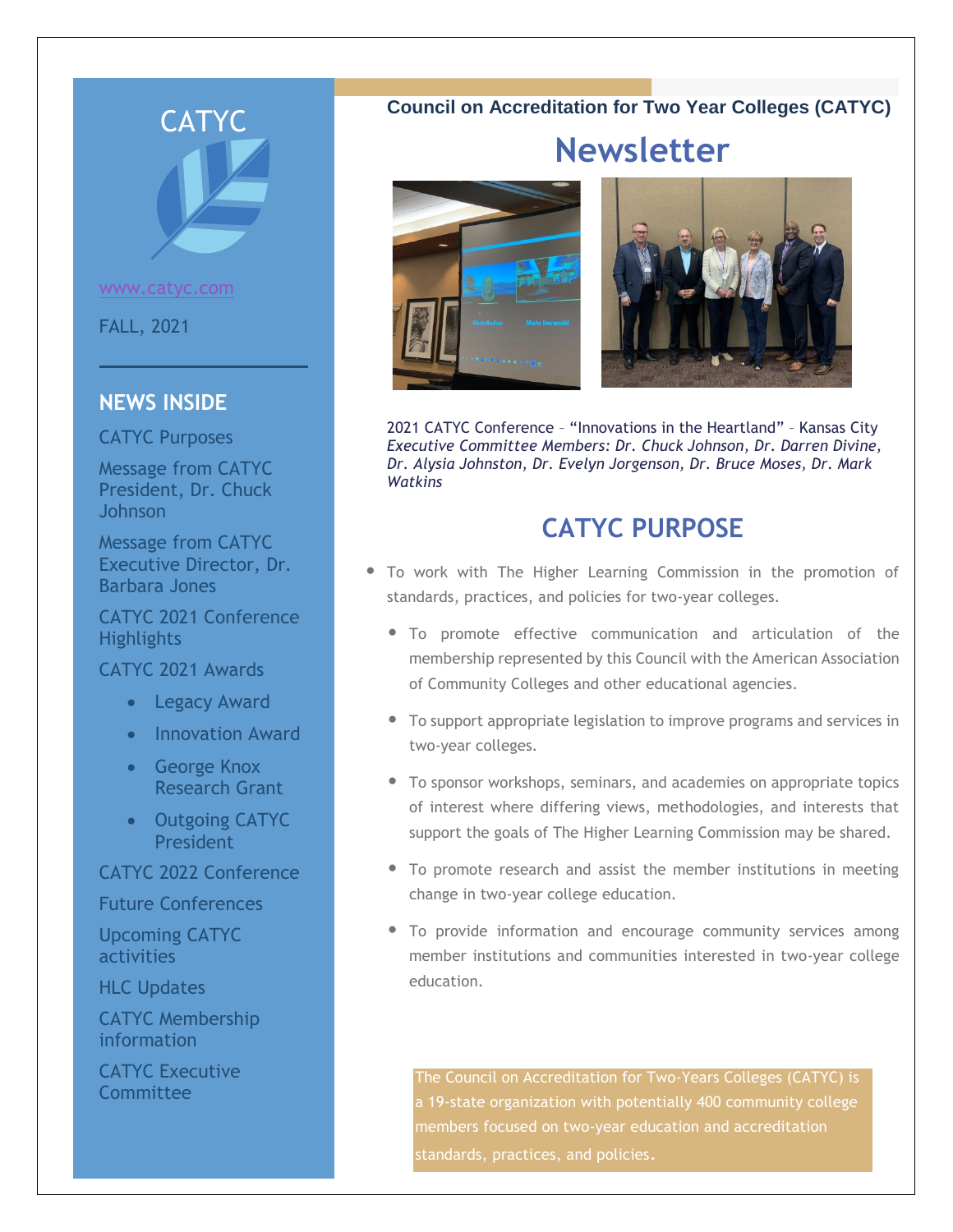## **MESSAGE FROM CATYC PRESIDENT,**

#### **Dr. Chuck Johnson**

Greetings Colleagues:

It almost goes without saying that the pandemic's impact over these past 20 months will take a long time to fully manifest. Many of the challenges faced by higher education institutions were not so much new challenges, but ones that we all suddenly had to deal with at hyper speed. And the pandemic has arguably tested America's two-year colleges more than any other sector. Typically among the leastresourced higher education institutions, charged with educating many of the country's least-resourced students, community colleges took the greatest hit in enrollment declines over the past two years; on top of the previous multi-year trend for most two-year schools. With declining tuition revenues, uncertainty in public funding, and without billiondollar endowments, two-year schools nonetheless pressed on and heroically adjusted course modalities, deployed support for students- which often extended to helping them with challenges far beyond their academic pursuits--and gamely continued to fulfill their missions.

Why is this relevant? Because it points out that, while there are many intersectionalities and commonalities among institutions of higher education, the two-year college has a unique place in the system of higher education--with unique needs and obstacles. It's one thing to convert a graduate seminar to virtual learning. It's quite another to do the same for a class in welding or surgical technology.

Recognizing the uniqueness of our institutions' missions and circumstances, CATYC is a place where our commonalities can be shared, celebrated, and where we can help each other tackle the pressing issues we all face. The Executive Committee, along with CATYC Executive Director Barbara Jones, are committed to increasing the value offered by CATYC membership through the expansion of outreach and programming, including upcoming webinars on topics of interest to the membership, advocacy and promotion of issues that our members are concerned about, regular communication through resources like this newsletter, and sharing best practices at our annual conference each fall. Your suggestions and ideas are not only welcome, but are critical to our ability to serve our members.

If you are a CATYC member, thank you and please let us know how we can create even more value for you and your institution. If you aren't a CATYC member, please consider joining.

## *Chuck*

**CATYC President, Dr. Chuck Johnson, President Vincennes University, Vincennes, IN**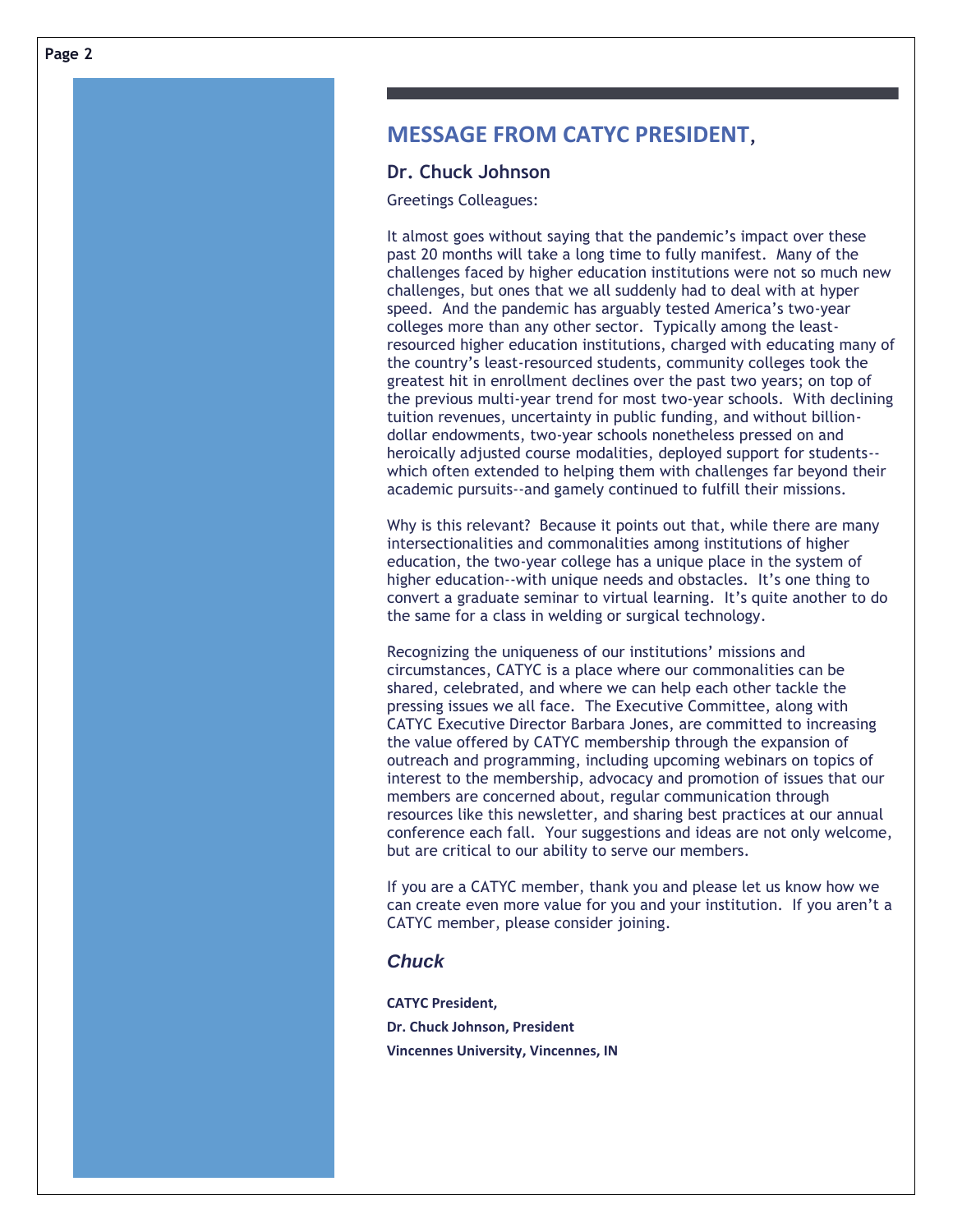The Council of Accreditation for Two-Year Colleges (CATYC) is the only higher education organization dedicated to serving the accreditation and quality needs of two-year colleges located in the United States. CATYC provides members with one-on-one access to the Higher Learning Commission (HLC) staff through its annual conference and through direct Council liaison. The organization provides effective communication between membership and the Council leadership on issues impacting member institutions and to advocate for legislation and policies impacting community colleges. Member institutions are eligible to apply for awards and research grants through CATYC to highlight or develop innovative strategies to better serve our students and support their success.

## **MESSAGE FROM CATYC EXECUTIVE DIRECTOR***, Dr. Barbara Jones*



On behalf of the Executive Board of the Council on Accreditation for Two Year Colleges (CATYC), we want to thank you for your continued membership and interest in CATYC. As the new Executive Director, it has been an interesting, learning year for me. We have been busy with adding an organizational newsletter, offering two Zoom informational Webinars for members, participating in the HLC Annual Virtual Conference last spring in panel presentations on cocurricular assessment and by offering a virtual networking session at HLC. We were pleased that our membership participated in these activities and held

steady during this past challenging year. THANK YOU**.**

We were excited to be able to convene our Annual Conference in Kansas City, MO this past September – masked and socially distanced. We had some wonderful presentations related to accreditation, assessment, cocurricular assessment, innovation, and more. Our annual awards expanded to include a new one for Innovative Practices. We also initiated a new CATYC Development Committee with representatives for the 19 states involved in CATYC. You may hear from them in your state in the future. You can learn more about our conference in the newsletter. Please be sure to mark your calendars for our 2022 Annual Conference to be held on September 25-27 in Indianapolis, IN at the downtown Hilton Hotel.

As we continue to grow and expand the offerings of CATYC, we need your help, participation, and assistance. We exist to support you, your staff, and institution in your efforts related to accreditation, assessment, and policies and practices. If you have any suggestions for professional development, activities, advocacy, or our annual conference, please be sure to contact me. Working together, we hope to make the organization stronger and more beneficial to our member institutions.

*Barbara*

## **2021 CATYC CONFERENCE HIGHLIGHTS**

## **"Innovation in the Heartland," September 12-14, 2021, Kansas City, MO**

The 2021 CATYC Conference in Kansas City went very well, being masked and socially distanced. We had 75 registrants representing 12 of 19 states in CATYC. We had 3 vendors who provided much helpful information. Thanks again to eLumen, Anthology, and Great Western Dining Service.

We were welcomed by Kansas City Kansas Community College, President, Dr. Greg Mosier and Johnson County Community College, Vice President, Dr. Mike Neal. The two-day conference included 11 interesting sessions, helpful and timely updates from Dr. Karen Solomon, HLC VP and Chief Information Officer, as well as well-deserved recognitions and awards. We had time for networking and best practice sharing, as well as for some great Kansas City BBQ! The silent auction helped to raise \$250 for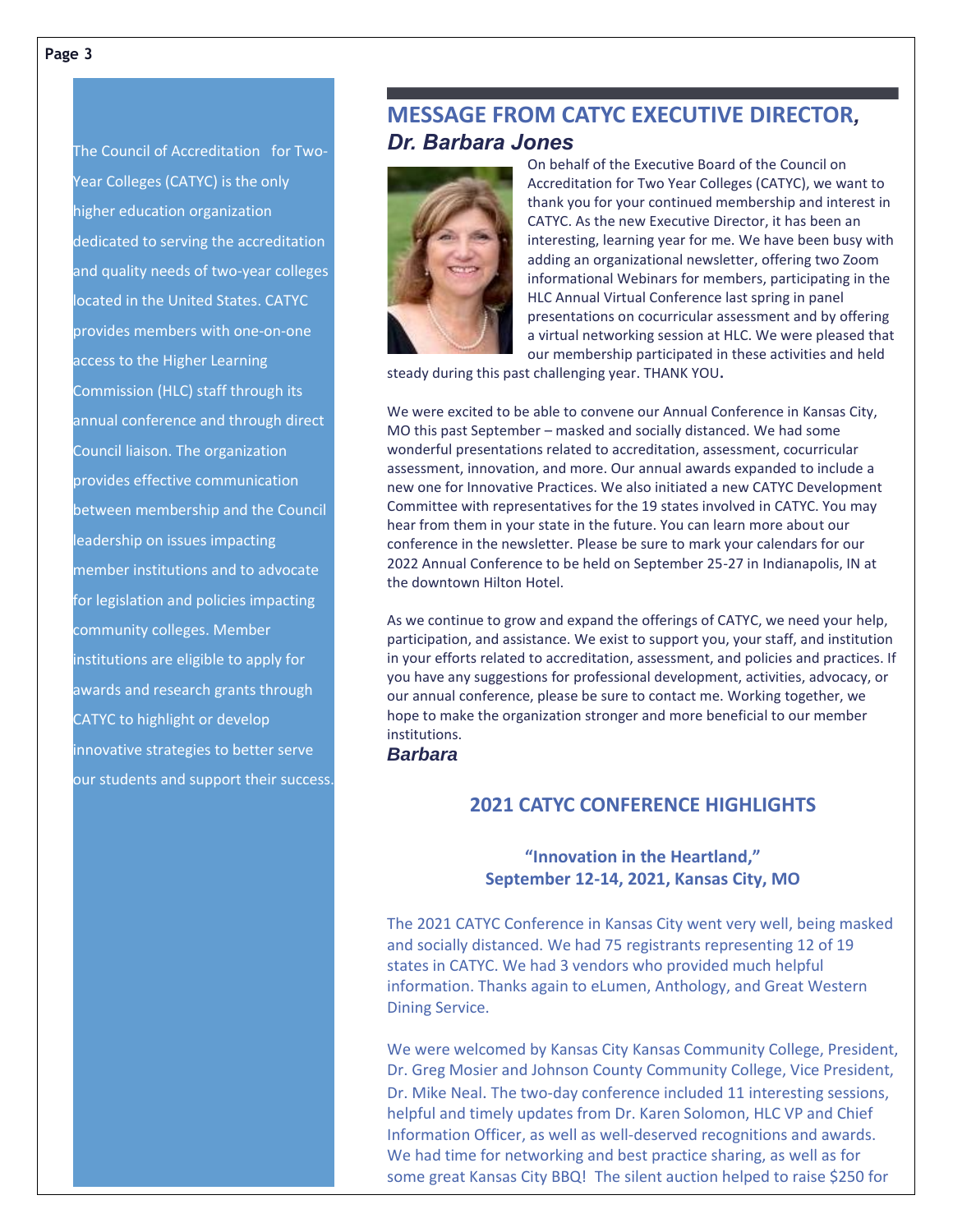the Research Grant award. We had 9 individuals to sign up to represent two-state regions in the 19 CATYC states on the Development and Communications Committee. They will help to be CATYC Ambassadors in the states they represent.

We send our thanks to Dr. Alysia Johnson and her Fort Scott Community College team for their AV and technology support. Also, special thanks to Megan Fugate, CATYC Executive Assistant, for pulling the whole conference together once again! It was an educational and action-packed conference. We hope you all learned much, picked up some helpful contacts and accreditation tips, and enjoyed your time with peers. We look forward to your attendance and participation in the conference next year in Indianapolis.

## CONFERENCE AWARDS

## 2021 Legacy Award Recipient, *Dr. Karen Solomon*



We are excited to recognize Dr. Karen J. Solomon, HLC Vice President and Chief Transformation Officer, as the **2021 CATYC Legacy Award Recipient**. She has been CATYC's liaison with HLC for over 15 years. She regularly presents HLC updates during the CATYC Annual Conferences and is our point of contact for the HLC Conference and any needed communication. She has been a supporter,

resource, and good friend of CATYC for many years.

As many of you know. Dr. Solomon works with a portfolio of member institutions and is the Director of the Standard Pathway, one of HLC's two options institutions have for maintaining accreditation. Since 2016, she has been leading HLC's future-focused grant initiatives on innovation, student success, and quality awareness. She holds an Ed.D. in Adult and Continuing Education from Northern Illinois University with a focus on adult learners and educational technology.

## 2021 Innovation Award Recipient, Ivy Tech Community College – receiving award: *Gwenn Eldridge Assistant Vice President, Academic Transitions & Support*

**Project Description** Ivy Tech Community College, Indiana's community college system, serves more than 100,000 students per year, including 60,000 dual credit students. In recent years, the college has renewed its focus on student success and has launched new initiatives that focus on increasing success rates and enhancing the student experience. One such initiative is a focus on multiple measures placement and providing opportunities for students to have agency in how they enter the college. **Knowledge Assessment** is part of the college's holistic placement approach that



provides students with the option of participating in a low-stakes assessment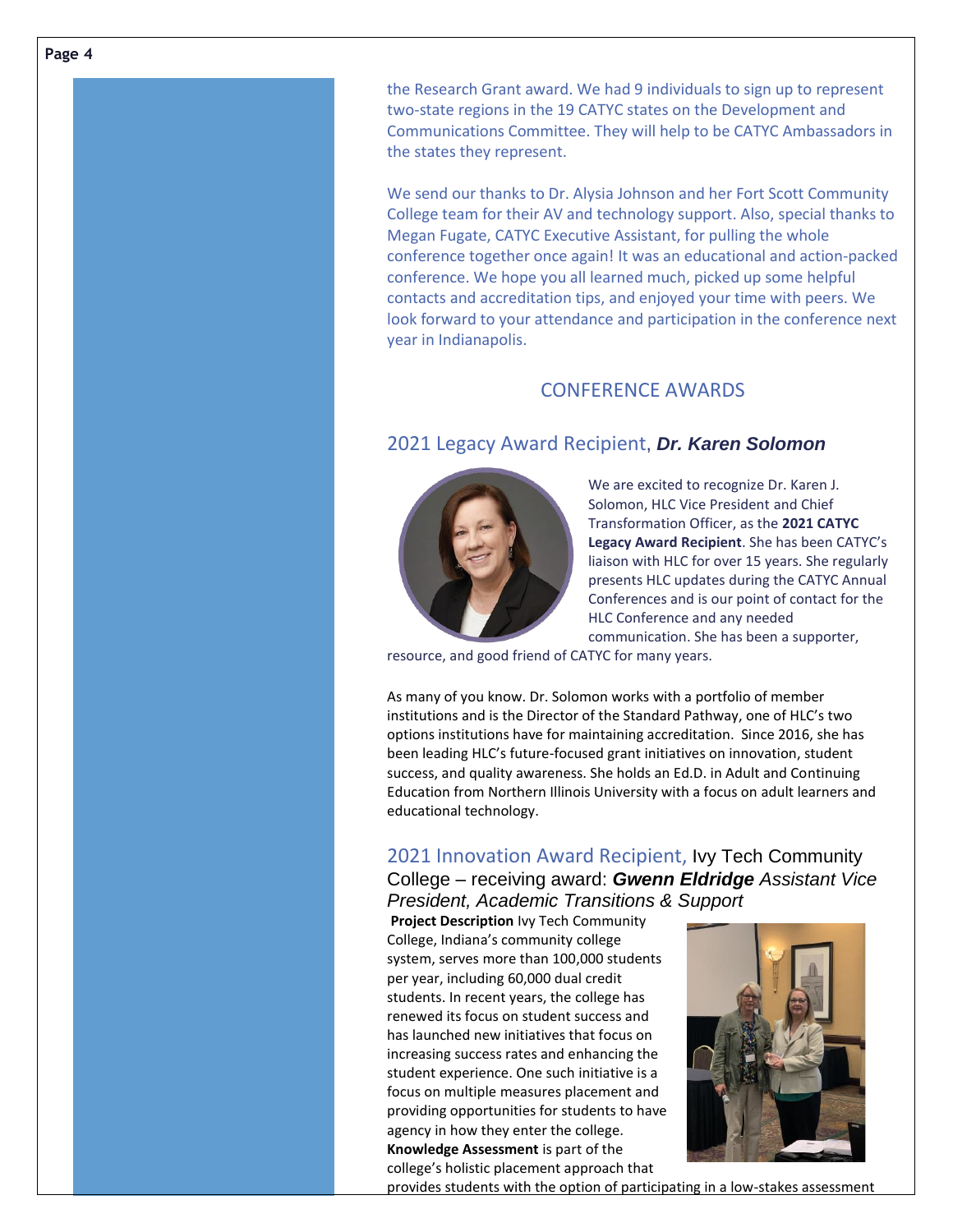## **Upcoming CATYC Events/Activities**

- **CATYC Research Grant proposals**: due January 31, 2022
- **CATYC Zoom Webinar** - February 9, 2022; 1pm
- **CATYC 2022 Conference Proposals** due: March 18, 2022
- **HLC Conference, "Evolving Together, "** April 1-5, 2022 in Chicago
- **CATYC Networking session at HLC Conference**: **Tentative**: April 3rd, 4:00-6:00P
- **CATYC 2022** *Innovation Award* application due April 16, 2022

that is aligned with their program of study. Holistic placement includes and expands the college's multiple measures assessment that has been in practice for several years. Early pilot data indicated that the students who participated in low-stakes assessment and/or self-placement had similar or even higher success rates than students who placed via other methods.

When campuses closed in March 2020, the college was able to scale Knowledge Assessment, virtually, to all 18 campuses across the state without an interruption in serving students placement needs. In. The holistic placement initiative at Ivy Tech addresses the challenge that students from a variety of cultural and economic backgrounds face when they enter college. They come to college with a dream of a better life but are often intimidated by college processes and requirements. When students learn they can decide how they will start their college journey, they feel empowered and are more confident that they belong and that they can succeed in pursuing a college degree. While some students choose to take entry-level courses, others participate Knowledge Assessment, which enables them to refresh on content and to enroll in the college-level course that they need for their major.

## **2019-2021 Research Grant Recipient,**

#### *Dr. Lada Gibson-Shreve, Stark State College*

In 2016, Stark State College (SSC) deployed the AQIP Action Project, "Establishing a Professional Development Program to Enhance Teaching and Learning," in response to a college survey which identified the need for more faculty development. That project successfully launched a Council for the Oversight of Online Faculty Development Courses. The Council oversees online professional development course development and delivery. The



\$1500 research grant award from CATYC allowed the Council to carry out its charge by using the award to pay 3 faculty members to develop a course and to pay three faculty members to deliver courses in 2020.

To promote student success in co-requisite English courses and students' educational pathways, a few Stark State English faculty piloted a revised approach to the Writing Workshop course assignments – Writing Workshop Notes (WWN). Previously, the assignments consisted of students writing about their college-level English course; faculty sought to make a change due to declining pass rates and a ways to better help students. Through the facultydriven revisions to the WWN, the pilot consisted of students writing about topics that will help them in their other classes and future careers, such as growth mindset and procrastination. The WWN revisions align with three Criteria for Accreditation: 3.B, 3.C., and 3.D. The piloted course pass rates increased significantly, so the English faculty have plans to implement the revised approach to WWN in all sections of the course.

## **DR GEORGE KNOX - RESEARCH GRANT PROPOSALS**

**CATYC** is seeking proposals to assist member colleges with innovative solutions to Higher Learning Commission (HLC) accreditation Criteria (including Core Components), Assumed Practices, or Federal Compliance. **In the project proposal please clearly identify:**

- Criteria the proposed project poses to address (including specific Core Components) OR
- Assumed Practices the proposed project poses to address OR
- Federal Compliance the proposed project poses to address OR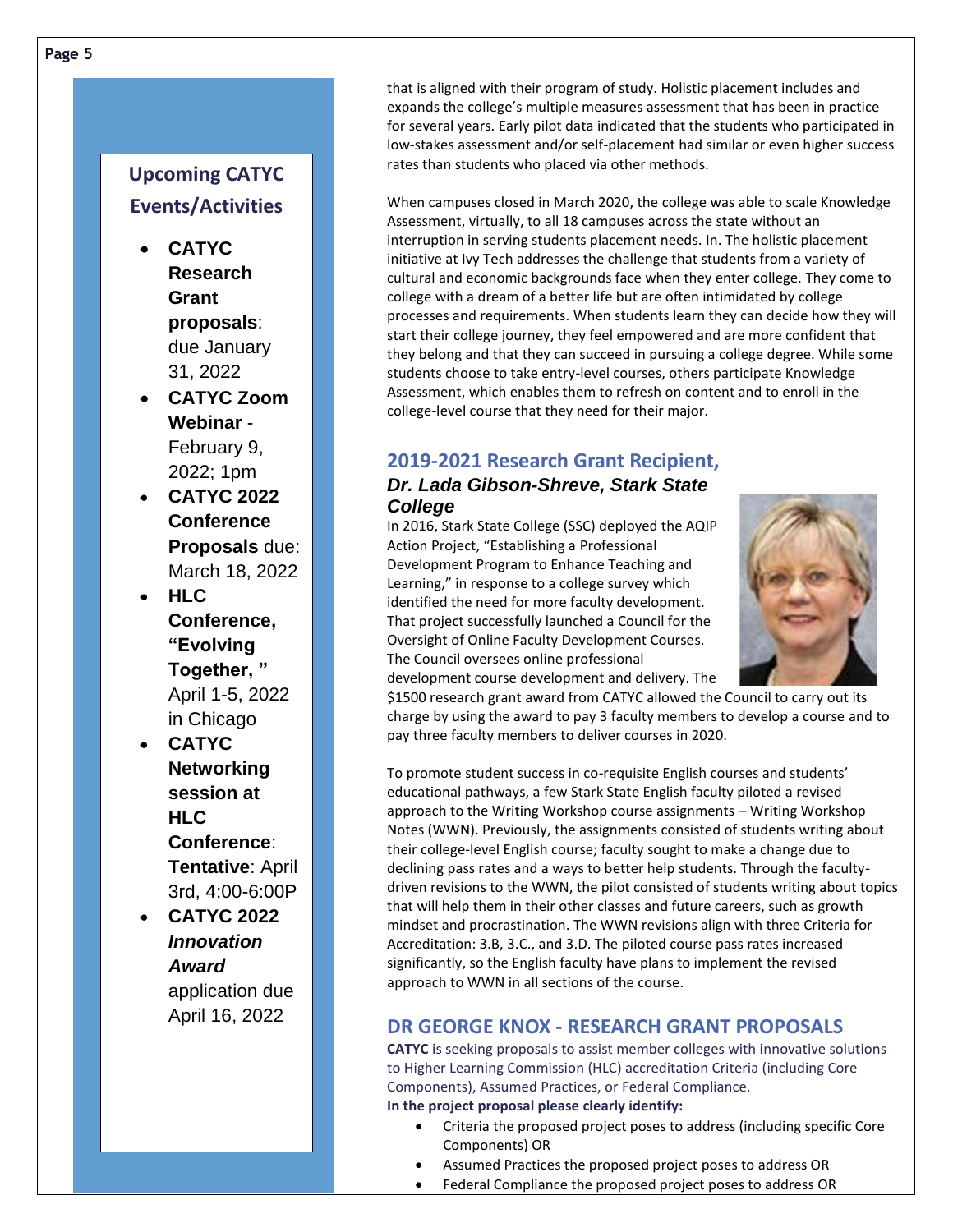• Open or Standard Pathway quality initiative the proposed project poses to address

**The components of the proposal should include:**

- Brief narrative of the project need
- Description of the proposed project goals and measurable objectives
- Timeline of activities as they relate to the objectives including anticipated start and completion dates and who is responsible for each activity.
- Project budget (CATYC will fund projects up to \$1,500.00)

The recipient of the CATYC grant will be required to attend and present the findings at CATYC's annual meeting held in September of 2022 or 2023, depending on the project timeline.

*\*Proposal application available on [www.catyc.com](http://www.catyc.com/) EVENTS tab. Please submit your proposal electronically to Megan Fugate a[t meganf@labette.edu](mailto:meganf@labette.edu) no later than January 31, 2022*

**\* Submit clarifying questions to [brjones079@gmail.com](mailto:brjones079@gmail.com)**



## **OUTGOING CATYC PRESIDENT,**

**Dr. Alysia Johnston,** President Fort Scott College, Fort Scott, Kansas - recognized for her ongoing service and support to CATYC by Incoming CATYC President, Dr. Chuck Johnson, President, Vincennes University, Vincennes, IN. THANK YOU, Alysia!

## **SAVE THE DATE for future CATYC Conferences!**

Please join us in vibrant downtown Indianapolis, the racing capital of the world, for a great conference, featuring updates from D.C., HLC, and for the best ideas and innovations among our peers. All attendees will have the chance for a reception and tour of the Vincennes University Aviation Technology Center in Indianapolis, where you can sit in the cockpit of a Boeing 737, or try your hand at a safe landing in one of the flight simulators.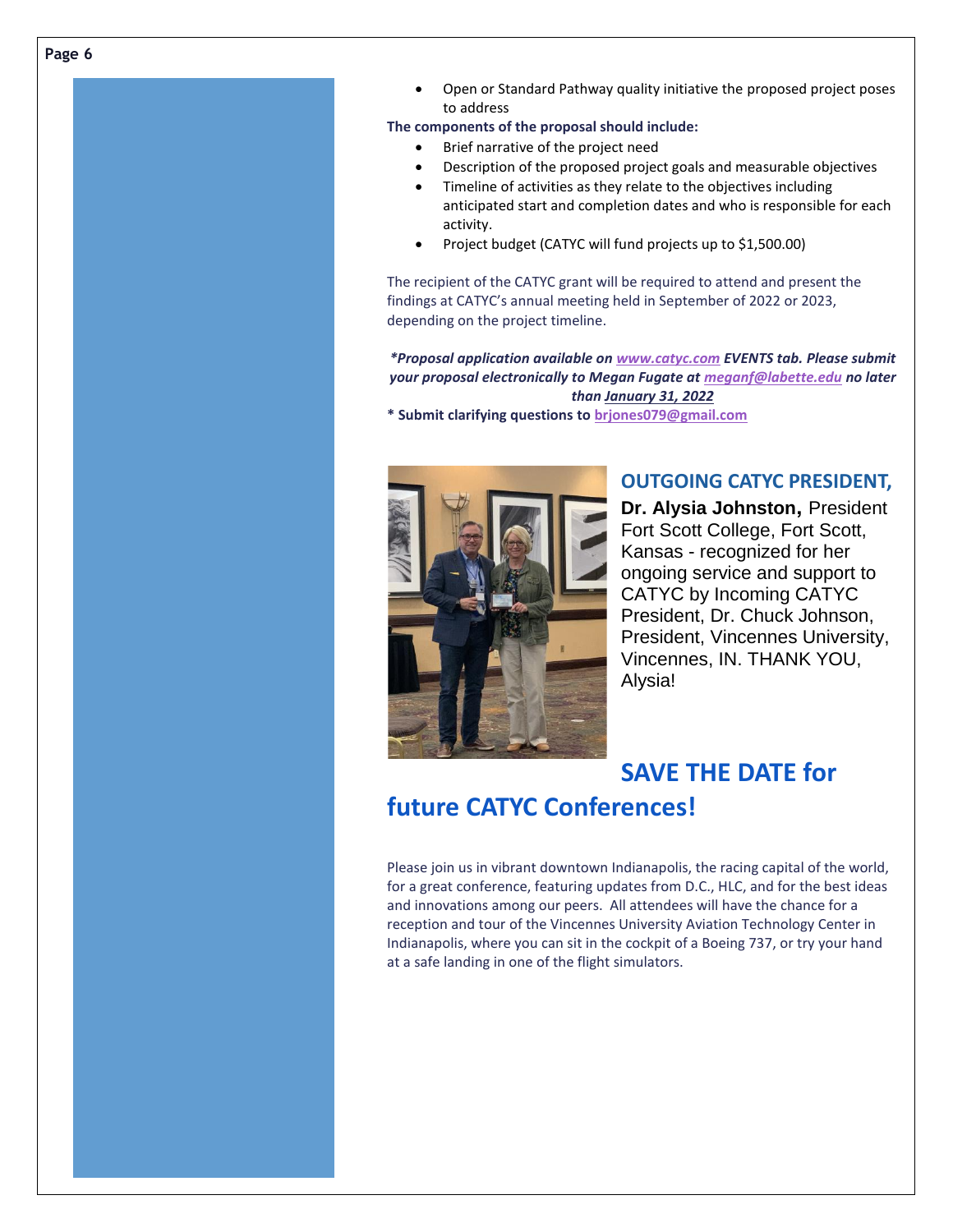

**2022: Indianapolis, Indiana-September 25-27** - **Hilton Indianapolis Hotel & Suites 2023: Phoenix, Arizona - September 2024: Michigan – September**

## HLC UPDATES

#### Important Note for Institutions

• For institutions that have not been placed on a sanction or under a Show-Cause order since July 1st 2020, much of the following requires notification to HLC (within 30 days); in some

cases approval might be required according to HLC policy

• For institutions that were placed on a sanction or under a Show-Cause order since July  $1<sup>st</sup>$  2020 (and for three years after their sanction is removed)

Distance Education Requirements- HLC's requirements for distance education offerings and its definitions of distance education courses and programs have been updated to reflect new federal requirements for approval o f DE programs. If institutions are not approved for the highest stipulation level for distance education offerings, they should review their offerings and apply for the appropriate level of HLC approval.

New Degree Programs – with new programs, complete New Degree Program Screening Form to determine whether HLC notification or approval is required.

Changes to Existing Academic Programs – when changing existing programs, complete Screening Form for Changes to Existing Academic Programs to determine whether HLC notification or approval is required.

- A Change in an Existing program's method of delivery. Examples: Changing a program from in-person to distance education, increase or decrease in CBE programs, etc.
- Changes to Content and/or Credit Hours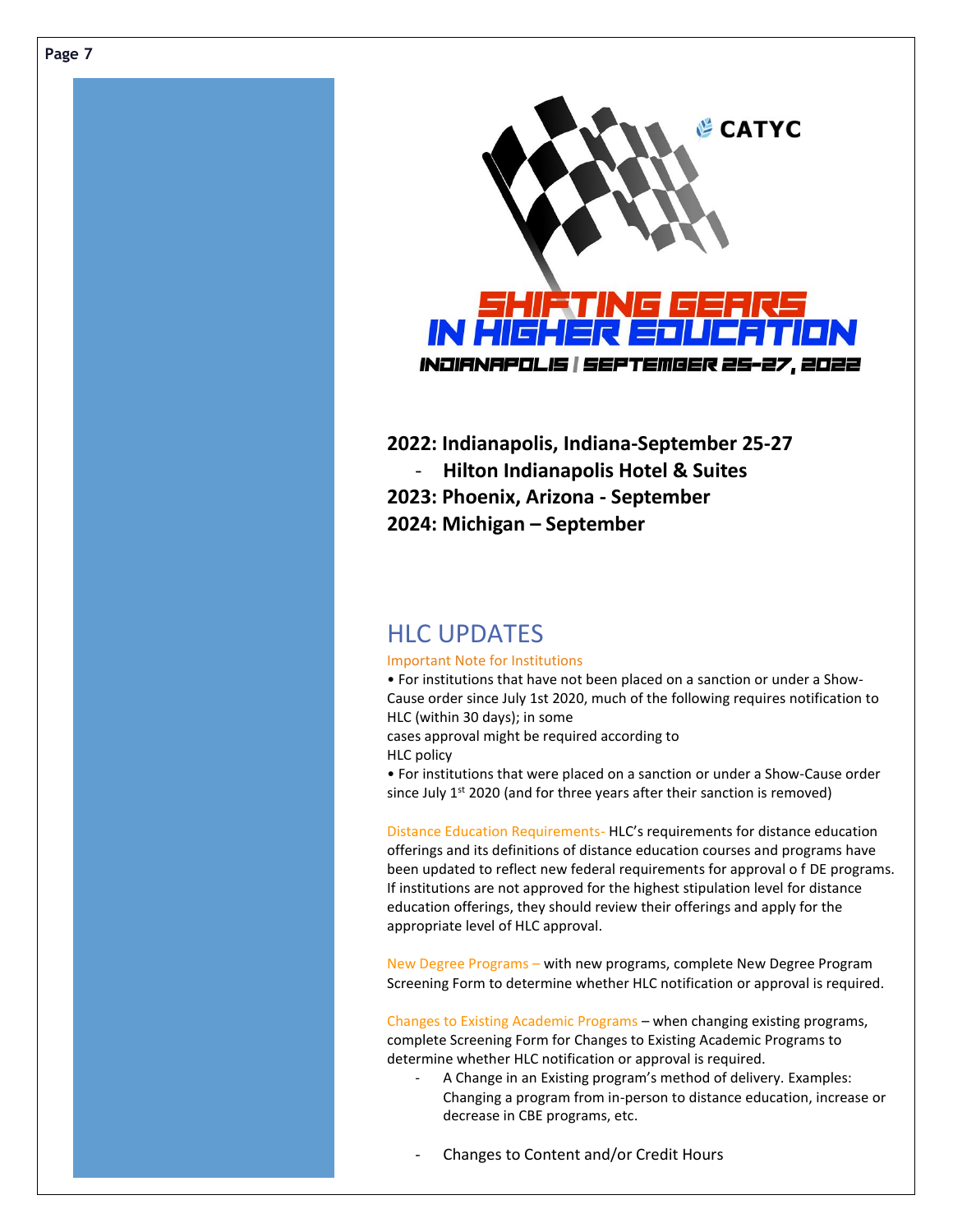**Page 8**

An aggregate change of 25 percent or more of the clock hours, credit hours, or content of a program since the agency's most recent accreditation review requires notification or an application depending on institutional status. Content is **NOT**;

- New course name
- Change of book assigned
- Length of semester

– Change of schedule, assessments, requirements, institutional policies on grading, honesty, etc.

– Department reorganization/name change

#### **SUGGESTED READINGS FROM HLC** SUBSTANTIVE CHANGES UPDATE :

[https://www.hlcommission.org/Publications/Leaflet/September-2021/2021](https://www.hlcommission.org/Publications/Leaflet/September-2021/2021-substantive-change-updates.html) [substantive-change-updates.html](https://www.hlcommission.org/Publications/Leaflet/September-2021/2021-substantive-change-updates.html)

[https://www.hlcommission.org/Accreditation/substantive-change.html.](https://www.hlcommission.org/Accreditation/substantive-change.html)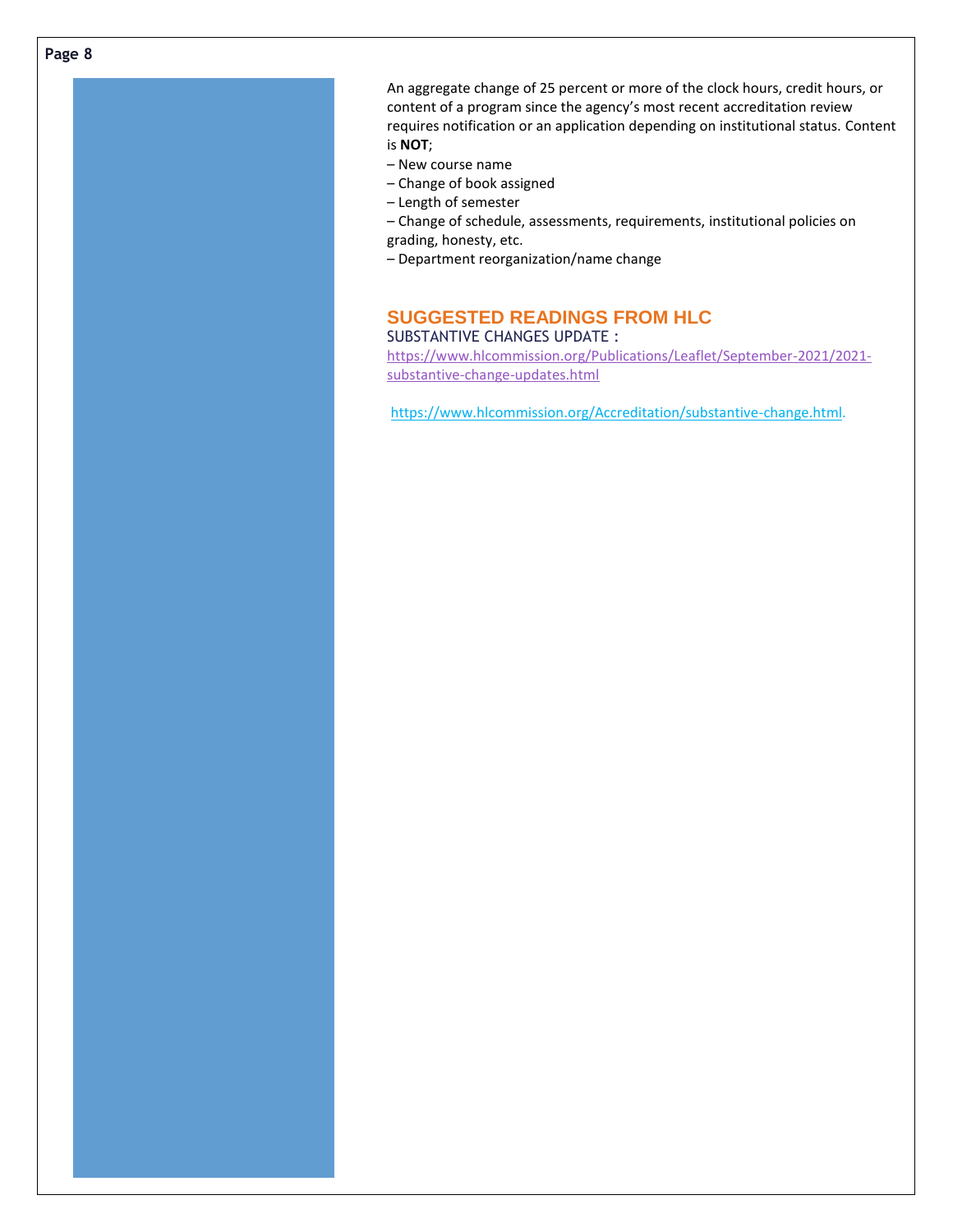**Page 9**

**Contact Us** Company Name **CATYC** Street Address 200 S. 14th Street City, ST Zip Code Parsons, KS 67357 Phone Megan Fugate 620-820-1246 Barbara Jones 870-866-1025 Email Megan Fugate, Exec.Asst. [meganf@catyc.com](mailto:meganf@catyc.com) Barbara Jones, Exec. Dir. [Brjones079@gmail.com](mailto:Brjones079@gmail.com)

**Website** www.catyc.com

## **CATYC Membership**

Thank you for being a member of CATYC. It has been a wonderful source of professional development, networking, and advocacy related to regional accreditation for many of our community colleges for over 75 years. If your institution has **renewed your membership** this year – Thank you! If not, please remember to send your renewal **to: Megan Fugate, CATYC, 200 South 14th Street, Parsons, KS 67357**. Also, please tell your peers of the value of our organization. We continue to strive to keep our dues affordable because we understand the ongoing budget challenges our community colleges face every day.

## **CATYC Executive Committee**

## **CATYC President**

## **Dr. Charles Johnson, President Vincennes University**

1001 N. Second St. Vincennes, IN 47591 Phone: (812) 888-4208 [president@vinu.edu](mailto:president@vinu.edu)

## **CATYC President-Elect**

## **Dr. Bruce Moses, Associate Provost HLC-Accreditation Liaison Officer** Pima Community College 4905B East Broadway Blvd. Tucson, AZ 85709 [moses3@pima.edu](mailto:moses3@pima.edu)

#### **CATYC Vice-President**

**Dr. Paul Watson II**, **Vice President for Instruction** 450 North Avenue Battle Creek, MI 49017 [watsonp@kellogg.edu](mailto:watsonp@kellogg.edu)

## **CATYC Past President**

## **Alysia Johnston, President** Fort Scott Community College 2108 S. Horton

Fort Scott, KS 66701 [alysiaj@fortscott.edu](mailto:alysiaj@fortscott.edu)